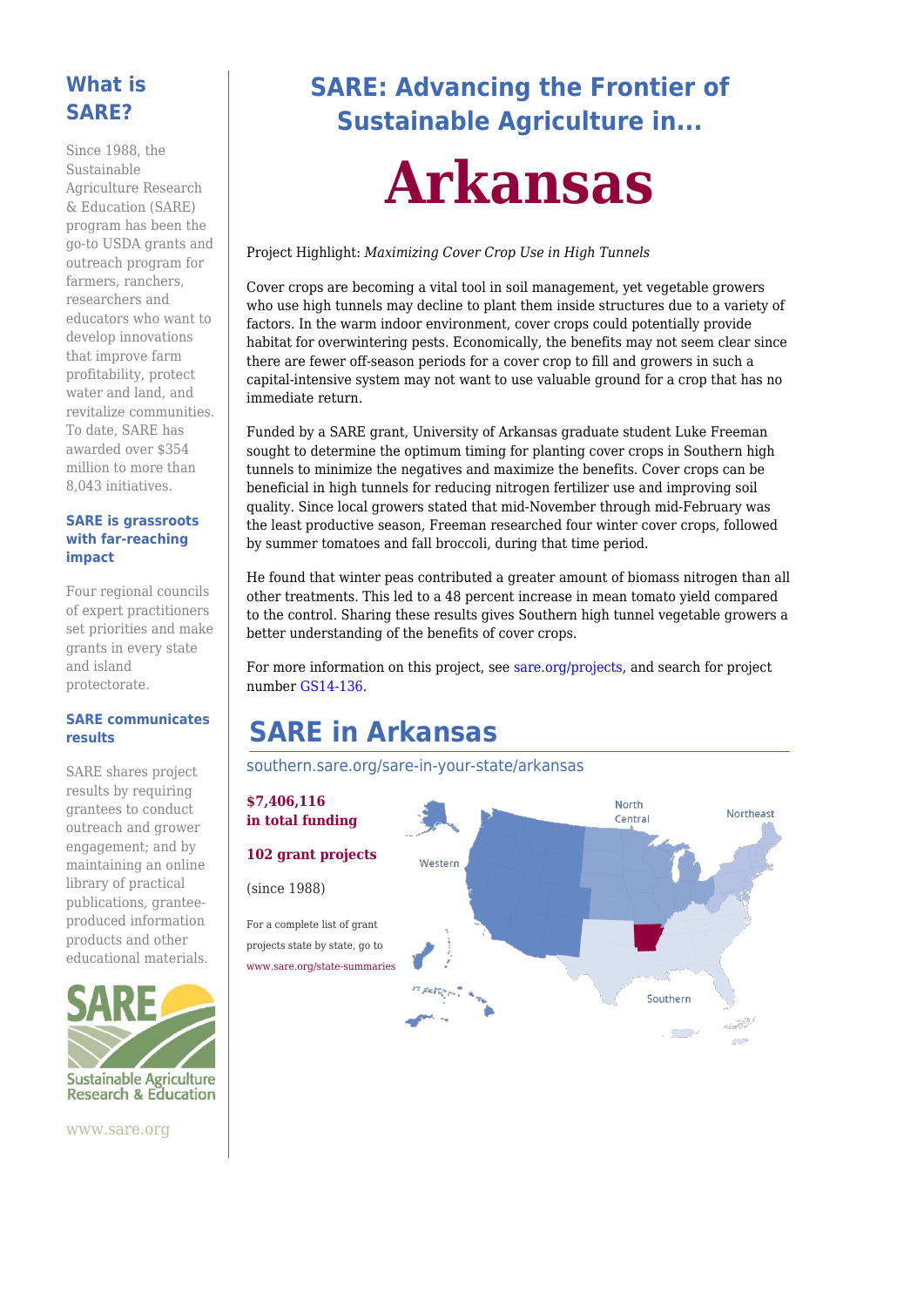# **SARE Grants in Arkansas**

### Total awards: 102 grants



38 Research and Education 5 Sustainable Community Innovation 18 Professional Development Program 9 Farmer/Rancher 20 Graduate Student 12 On Farm Research/Partnership

# Total funding: \$7,406,116



\$5,578,880

Research and Education \$49,829 Sustainable Community Innovation \$1,283,398 Professional Development Program \$96,767 Farmer/Rancher \$217,784 Graduate Student \$179,458 On Farm Research/Partnership

### Find a complete list of projects on page 3.

# **SARE's Impact**



### 53 percent

of producers report using a new production technique after reading a SARE publication.

### 79 percent

of producers said they improved soil quality through their SARE project.

### 64 percent

of producers said their SARE project helped them achieve higher sales.

### Learn about local impacts at: [southern.sare.org/sare-in-your-](https://southern.sare.org/sare-in-your-state/arkansas)

[state/arkansas](https://southern.sare.org/sare-in-your-state/arkansas)

# **Contact Your SARE State Coordinator**

SARE sustainable ag coordinators run state-level educational programs for Extension and other ag professionals, and many help grant applicants and recipients with planning and outreach. Visit [southern.sare.org/state-pages/arkansas](https://southern.sare.org/state-pages/arkansas) to learn more.

Henry English University of Arkansas at Pine Bluff (807) 575-7246 [englishh@uapb.edu](mailto:englishh@uapb.edu)

Amanda McWhirt University of Arkansas Cooperative Extension (501) 671-2229 [amcwhirt@uada.edu](mailto:amcwhirt@uada.edu)



For detailed information on SARE projects, go to **www.SARE.org**

SARE is funded by the USDA's National Institute of Food and Agriculture (NIFA).

This report includes summaries of competitive grant programs only. Some competitive grant programs that are no longer offrered may be included or excluded from the totals in this report depending on the grant program and SARE region.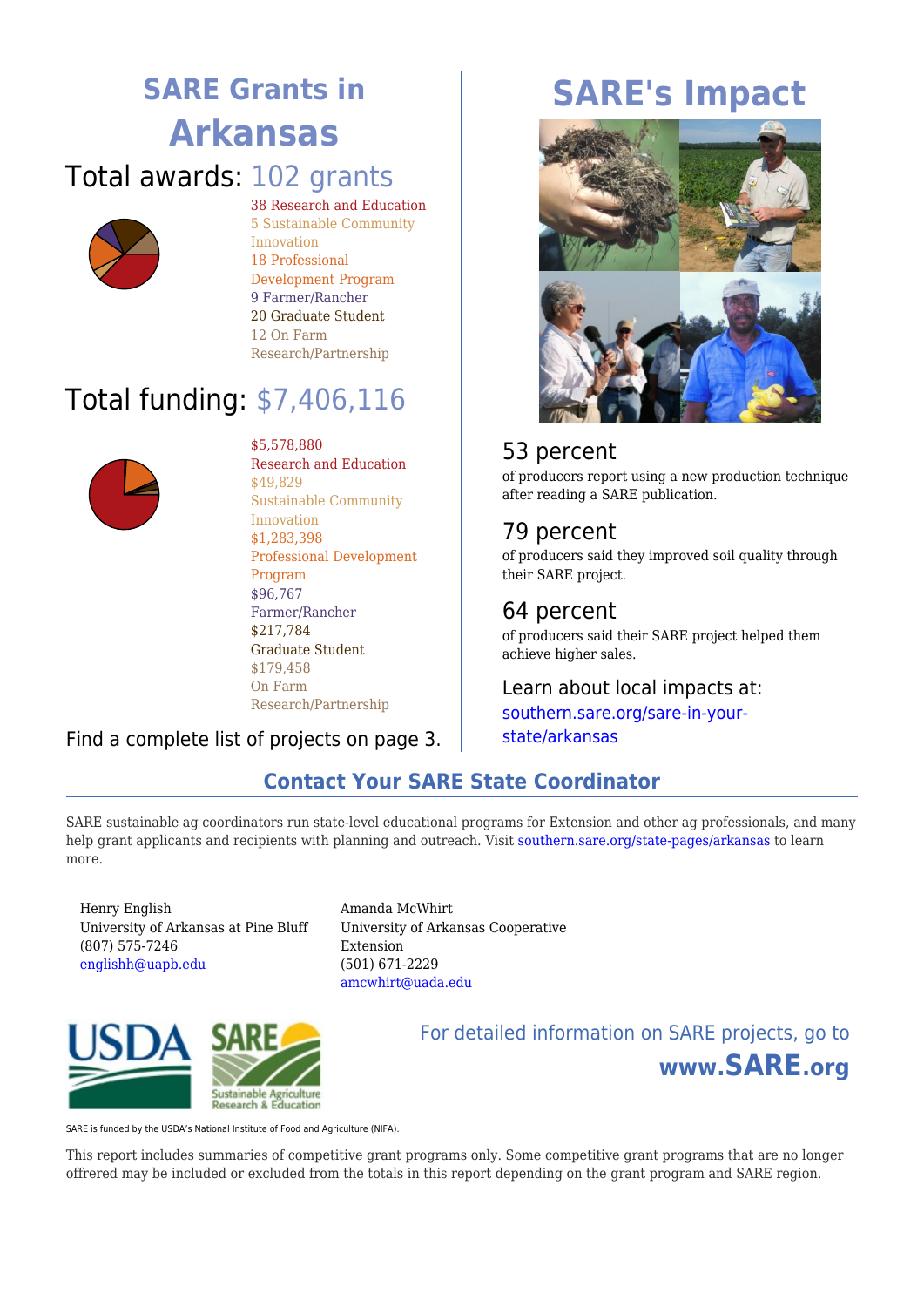

## **AGRICULTURE PROJECTS FUNDED IN ARKANSAS**

**by USDA's**

**Sustainable Agriculture Research and Education (SARE) Program**

Arkansas has been awarded \$7,406,116 grants to support 99 projects, including but not limited to, 35 research and/or education projects, 18 professional development projects and 9 producer-led projects. Arkansas has also received additional SARE support through multi-state projects.

|           | <b>RESEARCH AND EDUCATION GRANTS</b>                                                                                                                              |                     |                                                                                                                                                                                                             |  |  |
|-----------|-------------------------------------------------------------------------------------------------------------------------------------------------------------------|---------------------|-------------------------------------------------------------------------------------------------------------------------------------------------------------------------------------------------------------|--|--|
| Project # | <b>Project Title</b>                                                                                                                                              | <b>SARE Support</b> | <b>Project Leaders</b>                                                                                                                                                                                      |  |  |
| LS22-363  | Grazing with the Fun Guy (Fungi) -<br>Small Ruminant Worm Control                                                                                                 | \$371,000           | Dr.Joan Burke<br>USDA, Agricultural Research Service<br>Thomas Terrill<br>Fort Valley State University<br>Dr.Adriano Vatta<br>Louisiana State University<br>Dr.Niki Whitley<br>Fort Valley State University |  |  |
| LS21-349  | Regenerative Land and Livestock<br>Management for Women                                                                                                           | \$49,972            | Linda Coffey<br>National Center for Appropriate Technology<br>(NCAT)<br>Margo Hale<br><b>NCAT</b>                                                                                                           |  |  |
| LS19-316  | Forage Establishment and<br>Management in Arkansas'<br>Silvopasture for Small Beef<br>Producers                                                                   | \$255,302           | Dr.Dirk Philipp<br>University of Arkansas                                                                                                                                                                   |  |  |
| LS19-317  | <b>Innovative Nutrient Management</b><br>Options for Sustainable Pasture Land<br>Intensification                                                                  | \$296,352           | Michael Popp<br>University of Arkansas                                                                                                                                                                      |  |  |
| LS18-292  | Taking Your Farm to the Next Level:<br>Business and financial planning for<br>sustainable farms and ranches                                                       | \$47,000            | Margo Hale<br><b>NCAT</b>                                                                                                                                                                                   |  |  |
| LS18-295  | Increasing Farm Profitability<br>Through Whole Farm Record-<br>Keeping and Analysis                                                                               | \$43,000            | Elizabeth Young<br>Southern SAWG                                                                                                                                                                            |  |  |
| LS17-282  | High Tunnel Grape Production<br>Systems: A Novel Sustainable<br>Approach to Growing Grapes                                                                        | \$266,986           | Renee Threlfall<br>University of Arkansas<br>Dr.M. Elena Garcia<br>University of Arkansas Division of Agriculture                                                                                           |  |  |
| LS16-274  | The Impact of Mineral Particle Film<br>on Blackberry Diseases and Insects,<br>and Primocane Fruit Quality and<br>Yield                                            | \$174,290           | Sherri Sanders<br>University of Arkansas CES                                                                                                                                                                |  |  |
| LS16-276  | Validating Sustainability/Resilience<br>and Quality of Life Indices to Identify<br>Farm- and Community-Level Needs<br>and Research and Education<br>Opportunities | \$203,560           | Dr.James Worstell<br>Delta Land & Community                                                                                                                                                                 |  |  |
| LS13-259  | Participatory assessment of progress,<br>barriers and opportunities for<br>sustainability in Southern<br>agricultural systems                                     | \$100,000           | Dr.James Worstell<br>Delta Land & Community                                                                                                                                                                 |  |  |
| LS12-250  | Extending the Market Season with<br>High Tunnel Technology for Organic<br>Fruit Production                                                                        | \$214,948           | Dr.Curt Rom<br>University of Arkansas                                                                                                                                                                       |  |  |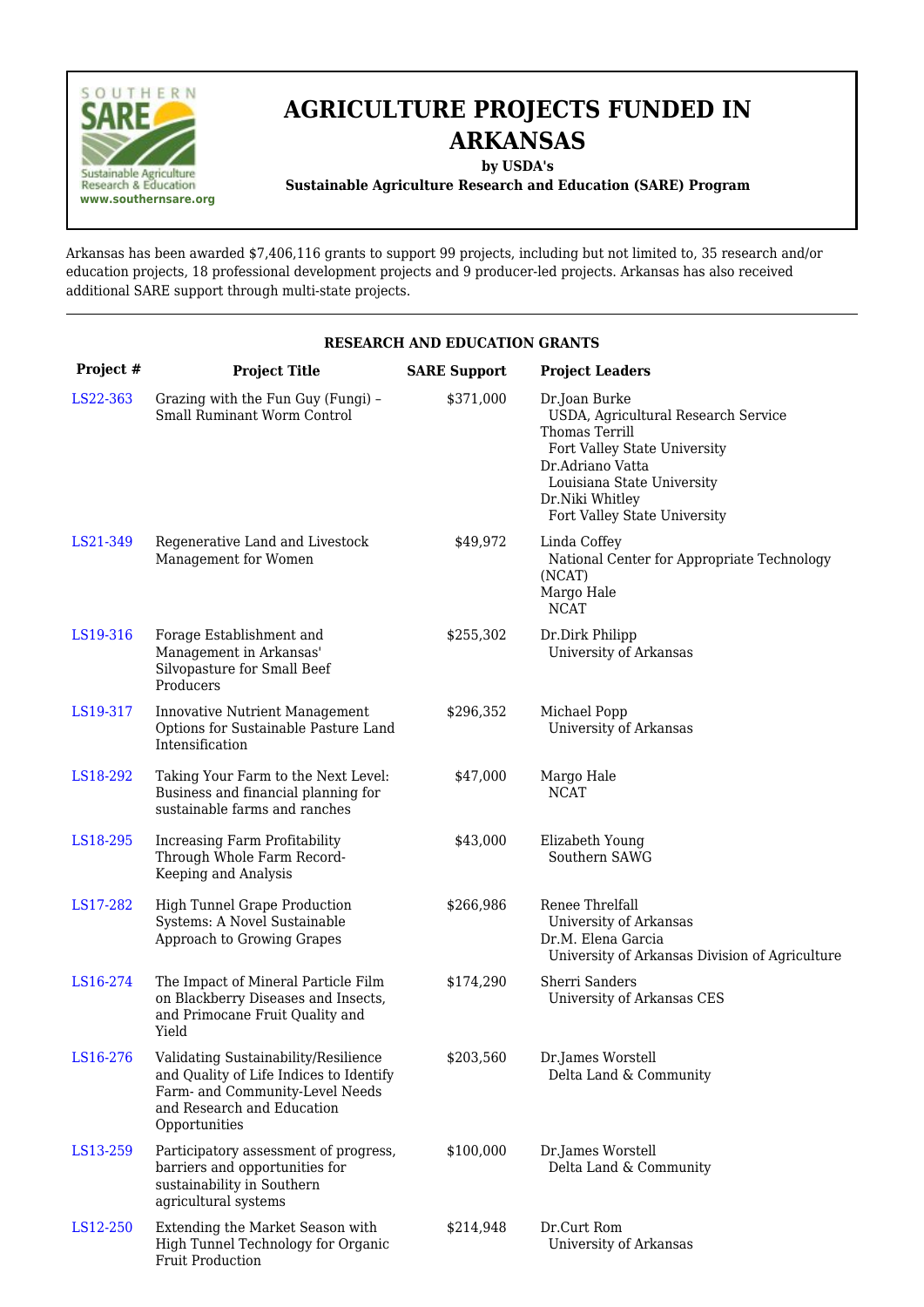| LS10-226 | Integrating Free Range Poultry with<br>Ruminant and Agroforestry<br>Production in a Systems Approach                                                             | \$210,000 | Dr.Anne Fanatico<br>Appalachian State University                                                         |
|----------|------------------------------------------------------------------------------------------------------------------------------------------------------------------|-----------|----------------------------------------------------------------------------------------------------------|
| LS08-204 | Sustainable control of gastro-<br>intestinal nematodes in organic and<br>grass-fed small ruminant production<br>systems                                          | \$230,000 | Dr.Joan Burke<br>USDA, Agricultural Research Service                                                     |
| LS05-176 | Best management practices for<br>organic orchard nutrition                                                                                                       | \$200,000 | Dr.Curt Rom<br>University of Arkansas                                                                    |
| LS04-160 | Using Parasitoids in an Integrated<br>Pest Management Approach to<br>Control Flies on Dairy Farms                                                                | \$288,000 | Kelly Loftin<br>University of Arkansas CES                                                               |
| LS04-166 | Increasing the effectiveness of<br>assisting farmers with sustainable<br>on-farm enterprise                                                                      | \$15,860  | Keith Richards<br>Southern SAWG                                                                          |
| LS04-167 | The Southern Region Organic Fruit<br>Production Initiative: Identifying<br>Barriers, Needed Research, Markets,<br>and Opportunities                              | \$15,555  | Dr.Curt Rom<br>University of Arkansas                                                                    |
| LS03-145 | Technical and Economic Analysis of<br>the Potential for Conversion of<br>Poultry and Swine Production<br>Facilities to Greenhouses and<br><b>Mushroom Houses</b> | \$17,448  | Michael Evans<br>University of Arkansas                                                                  |
| LS02-133 | Rotational Grazing on Land<br>Receiving Manure Applications;<br><b>Impacts of Land Management</b><br>Practices on Soil and Water Quality                         | \$195,972 | Jeff Birkby<br>National Center for Appropriate Technology<br>(NCAT)                                      |
| LS01-130 | Building from excellent agents to<br>effective organizers of collaborative,<br>sustainable rural enterprise                                                      | \$19,990  | Dr.James Worstell<br>Delta Land & Community                                                              |
| LS00-113 | Whole Farm Planning for Grass-fed<br><b>Beef</b>                                                                                                                 | \$214,069 | Ann Wells<br>National Center for Appropriate Technology                                                  |
| LS98-095 | Intergenerational Education for<br>Sustainable Agriculture                                                                                                       | \$176,240 | Savanah Williams<br>Southern Sustainable Agriculture Working<br>Group<br>Keith Richards<br>Southern SAWG |
| LS98-096 | Integrating Farmer-driven, Value-<br>added Enterprises Into Sustainable<br><b>Agricultural Systems</b>                                                           | \$120,590 | Keith Richards<br>Southern SAWG                                                                          |
| LS96-076 | <b>Integration of Pastured Poultry</b><br>Production Into the Farming Systems<br>of Limited Resource Farmers                                                     | \$149,624 | Skip Polson<br>Heifer Project International                                                              |
| LS95-067 | The Development of Pasture-Based<br>Swine Production Systems for<br>Limited Resource Farms in the<br>Mississippi Delta                                           | \$274,412 | <b>Bryant Stephens</b><br>AK Land & Farm Development Corp.                                               |
| LS94-061 | Integrating Sustainable Forestry into<br>Whole Farm Management of Minority<br>and Limited Resource Landowners in<br>Two Regions of Arkansas                      | \$246,710 | Erin Hughes<br>Winrock International                                                                     |
| LS92-049 | Organic Soil Amendments of<br>Agricultural By-Products for<br>Vegetable Production Systems in the<br>Mississippi Delta Region                                    | \$140,000 | Tina Gray Teague<br>Arkansas State University, Agricultural<br>Research                                  |
|          |                                                                                                                                                                  |           |                                                                                                          |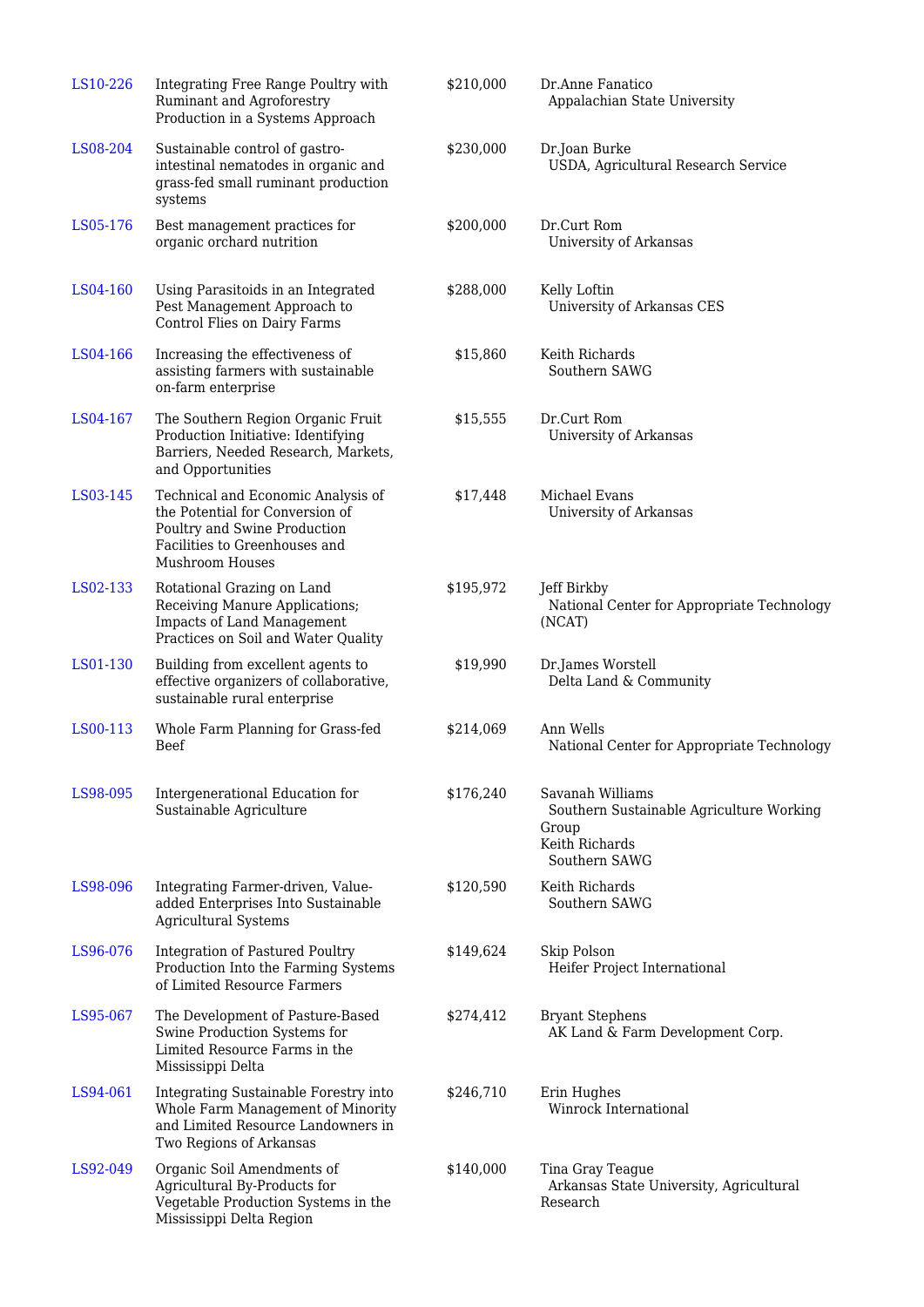| LS91-038                                | Developing and Extending Minimum<br>Input Strategies for Weed Control in<br>Agronomic and Horticultural Crops                                                                 | \$100,000 | Ford L. Baldwin<br>University of Arkansas, Cooperative Extension                       |  |
|-----------------------------------------|-------------------------------------------------------------------------------------------------------------------------------------------------------------------------------|-----------|----------------------------------------------------------------------------------------|--|
| LS91-039                                | Use of Poultry Litter as a Soil<br>Amendment in Southern Row Crop<br>Agriculture: A Feasibility Study<br>Based on Agronomic, Environmental,<br>and Economic Factors (AS93-10) | \$300,000 | David M. Miller<br>University of Arkansas, Agronomy                                    |  |
| LS91-040                                | Utilization of Winter Legume Cover<br>Crops for Pest and Fertility<br>Management in Cotton                                                                                    | \$304,000 | Craig S. Rothrock<br>University of Arkansas, Plant Pathology                           |  |
| LS90-023                                | A Mid-South Conference on LISA-<br>Related Agroforestry Practices and<br>Policies                                                                                             | \$18,000  | D. Henderson<br>Winrock International Institute for<br><b>Agricultural Development</b> |  |
| LS89-019                                | Development of a Plan for<br>Implementing a Low-input<br>Sustainable Forage Production<br>System in the Oklahoma-Arkansas<br>Ozark Highland Region and Similar<br>Land Areas  | \$15,000  | Douglas Butts<br><b>Soil Conservation Service</b>                                      |  |
| LS88-004                                | Planning Grant: Development of a<br>Farmer/Extension/Research Network<br>and Farming Systems Data Base for<br>Low-Input Agriculture                                           | \$15,000  | Ted Jones<br>University of Arkansas                                                    |  |
| LS88-011                                | Developing and Extending Minimum<br>Input Strategies for Weed Control in<br>Agronomic and Horticultural Crops                                                                 | \$190,000 | Ford L. Baldwin<br>University of Arkansas, Cooperative Extension                       |  |
|                                         | LS88-011.2 Developing and Extending Minimum<br>Input Strategies for Weed Control in<br>Agronomic and Horticultural Crops                                                      | \$100,000 | Ford L. Baldwin<br>University of Arkansas, Cooperative Extension                       |  |
| PROFESSIONAL DEVELOPMENT PROGRAM GRANTS |                                                                                                                                                                               |           |                                                                                        |  |

#### **PROFESSIONAL DEVELOPMENT PROGRAM GRANTS**

| Project # | <b>Project Title</b>                                                                                                                             | <b>SARE Support</b> | <b>Project Leaders</b>                                                                                                                                                                                                                                       |
|-----------|--------------------------------------------------------------------------------------------------------------------------------------------------|---------------------|--------------------------------------------------------------------------------------------------------------------------------------------------------------------------------------------------------------------------------------------------------------|
|           | SPDP22-08 Sustainable Practices for Strawberry<br>Production: Field Demonstration and<br>Virtual Training Program for the<br>Southeast           | \$71,481            | Dr.Amanda McWhirt<br>University of Arkansas Cooperative Extension<br>Troyce Barnett<br>NRCS- Natural Resources Conservation<br>Specialist<br>Dr.Aaron Cato<br>University of Arkansas<br>Dr.Alejandro Rojas<br>University Of Arkansas Division Of Agriculture |
| ES20-154  | Demystifying Regenerative Grazing<br>and Soil Health                                                                                             | \$79,866            | Nina Prater<br><b>NCAT</b>                                                                                                                                                                                                                                   |
| ES20-155  | Utilizing Insect and Irrigation<br>Monitoring to Enhance Sustainable<br>Vegetable Production: Extension<br><b>Educator Training for Arkansas</b> | \$69,328            | Dr.Aaron Cato<br>University of Arkansas System Division of<br>Agriculture                                                                                                                                                                                    |
| ES17-135  | <b>Integrating Cover Crops into</b><br>Vegetable Production: Extension<br>educator training for Arkansas                                         | \$72,493            | Dr.Amanda McWhirt<br>University of Arkansas Cooperative Extension                                                                                                                                                                                            |
| ES13-116  | Increasing the Professional Technical<br>Support for Local, Sustainable Food<br>Distribution Systems in the Southern<br>Region                   | \$79,776            | Keith Richards<br>Southern SAWG                                                                                                                                                                                                                              |
| ES13-118  | Training and Tools for Assisting<br>Small and Mid-Scale Producers of<br>Horticulture Crops with Business<br>Decisions                            | \$79,857            | <b>Steve Muntz</b><br>Southern SAWG                                                                                                                                                                                                                          |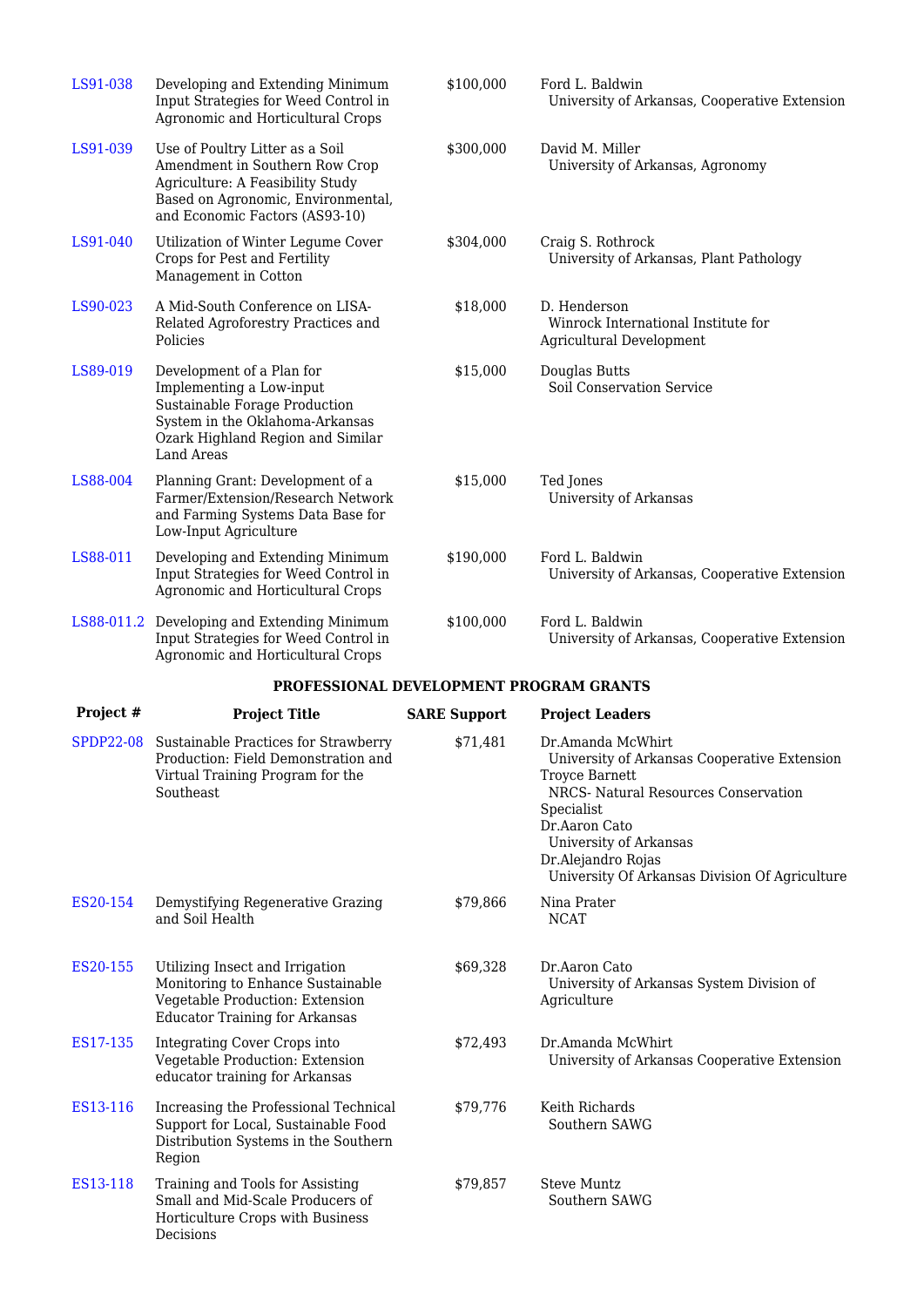| ES08-089        | Toolbox for Small Ruminant<br>Educators: Building on the Small<br>Ruminant Resource Manual                                                                                                                                                         | \$61,523                     | Linda Coffey<br>National Center for Appropriate Technology<br>(NCAT)                                                                              |
|-----------------|----------------------------------------------------------------------------------------------------------------------------------------------------------------------------------------------------------------------------------------------------|------------------------------|---------------------------------------------------------------------------------------------------------------------------------------------------|
| ES08-091        | <b>Organic Dairy Training Conferences</b><br>and Educational Materials for<br>Professionals                                                                                                                                                        | \$97,456                     | Dr.Wayne Kellogg<br>University of Arkansas                                                                                                        |
| ES07-088        | <b>Building Organic Agriculture</b><br>Extension Training Capacity in the<br>Southeast                                                                                                                                                             | \$195,000                    | <b>Heather Friedrich</b><br>University of Arkansas<br>Dr.M. Elena Garcia<br>University of Arkansas Division of Agriculture                        |
| ES04-076        | Putting it all together: using livestock<br>to manage natural resources                                                                                                                                                                            | \$80,187                     | Teresa Mauerer<br><b>NCAT</b>                                                                                                                     |
| ES02-060        | Enhancing Educator Knowledge of<br>Sheep and Goat Production                                                                                                                                                                                       | \$49,998                     | Linda Coffey<br>National Center for Appropriate Technology<br>(NCAT)                                                                              |
| ES00-051        | Preparing Traditional Providers for<br>Delivery of Sustainable Agriculture<br>Information                                                                                                                                                          | \$8,976                      | Rex Dufour<br>National Center for Appropriate Technology<br>(NCAT)                                                                                |
| ES99-044        | Development of a Dairy Farm<br>Sustainability Checksheet and<br>Establishment of Distance Education<br>Program for Training CES and NRCS<br>Personnel to Work with Dairy<br>Farmers                                                                | \$54,621                     | Ann Wells<br>National Center for Appropriate Technology                                                                                           |
| ES98-038        | Motivating Teams for Enterprise<br>Facilitation                                                                                                                                                                                                    | \$96,000                     | Dr.James Worstell<br>Delta Land & Community                                                                                                       |
| ES97-019        | Nuisances in the Community:<br>Training on the Issues and the<br>Methods of Mediation                                                                                                                                                              | \$56,000                     | Jim Horne<br>Kerr Center for Sustainable Agriculture<br>Janie Simms Hipp<br>National Center for Ag Law Research & Info,<br>University of Arkansas |
| ES97-031        | Development of Sustainability<br>Checksheet, Manual and Workshops<br>to Train Educators Planning Beef<br>Programs                                                                                                                                  | \$69,936                     | Ron Morrow<br>NCAT/ATTRA                                                                                                                          |
| ES97-034        | Multi-state Value-Added Team<br>Building in the Northern Mississippi<br>River Delta Region                                                                                                                                                         | \$20,000                     | Dr.James Worstell<br>Delta Land & Community                                                                                                       |
| LST96-013       | Sustainable Agriculture Marketing<br>through Collaborative Policy<br>Development                                                                                                                                                                   | \$40,900                     | Dr.James Worstell<br>Delta Land & Community                                                                                                       |
|                 |                                                                                                                                                                                                                                                    | <b>FARMER/RANCHER GRANTS</b> |                                                                                                                                                   |
| Project #       | <b>Project Title</b>                                                                                                                                                                                                                               | <b>SARE Support</b>          | <b>Project Leaders</b>                                                                                                                            |
| <b>FS19-320</b> | Implementation of Biointensive<br>Organic Production Principles in<br>Agroforestry Systems: An<br>examination of efficacious cultivated<br>berry and vegetable production in<br>temperate forests through alley<br>cropping and companion planting | \$8,695                      | <b>Krissy Waters</b><br>Sunchild Flourish Co., LLC                                                                                                |
| FS06-207        | Networking Sheep and Goat<br>Producers: Strength in Numbers                                                                                                                                                                                        | \$10,000                     | Janice Neighbor                                                                                                                                   |
| FS04-178        | Farmers Working with Farmers to<br><b>Establish Managed Grazing Systems</b>                                                                                                                                                                        | \$14,740                     | Frank Bostwick<br><b>Grassroots Grazing Group</b>                                                                                                 |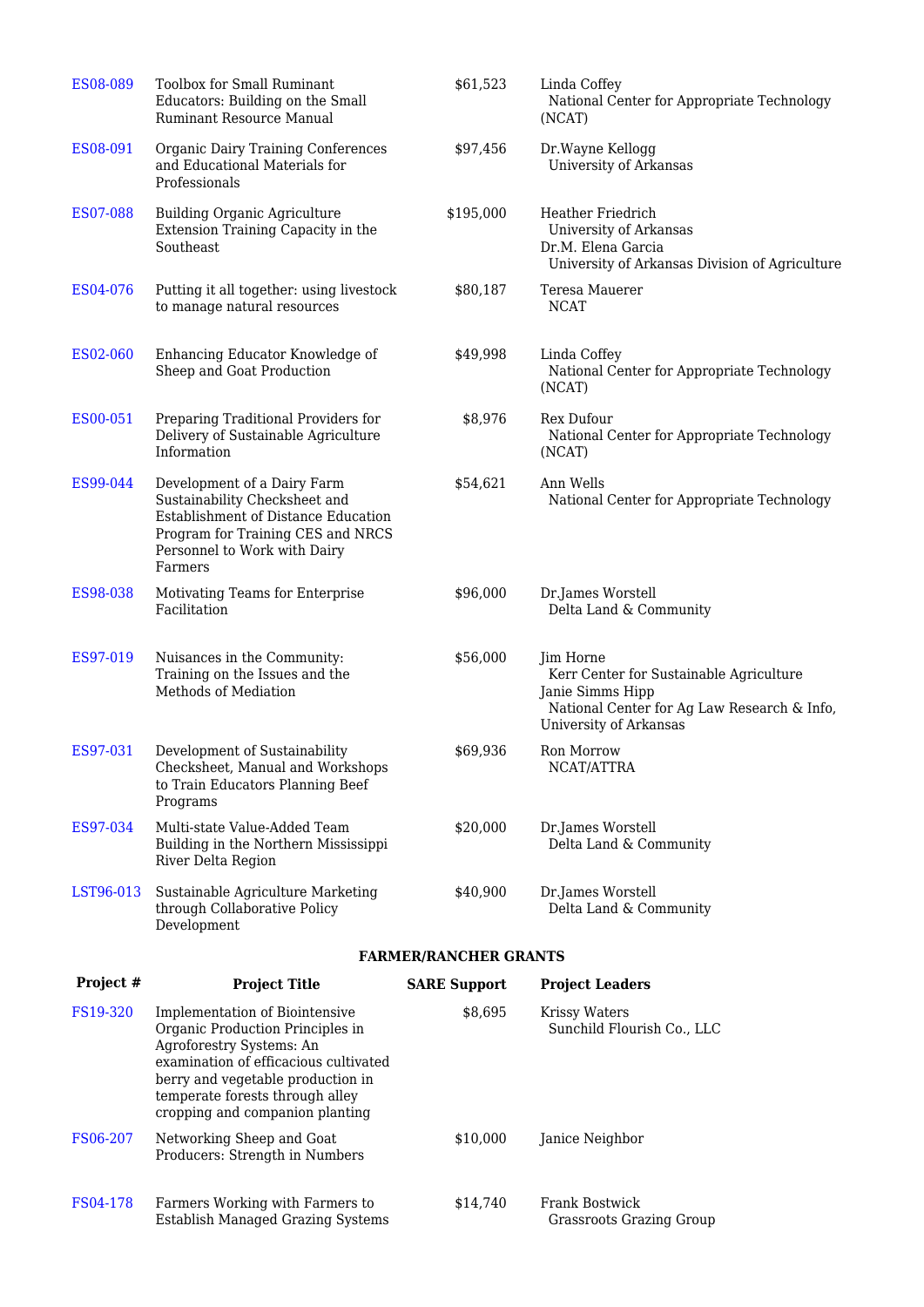| <b>FS03-165</b> | Economics of Plant Spacing on<br>Tomato Yield and Quality                              | \$7,378  | Paul E. Cooper<br>100 East First                         |
|-----------------|----------------------------------------------------------------------------------------|----------|----------------------------------------------------------|
| <b>FS02-160</b> | Small Dairy Business Plan for On-<br>Farm Mini-Processing Facility                     | \$9,980  | Sam Ward                                                 |
| FS01-143        | Biological Fly Control on Arkansas<br>Dairies Utilizing Parasitoids                    | \$15,000 | Floyd Wiedower<br>Arkansas Dairy Cooperative Association |
| FS00-123        | Cooperative Marketing of Organic<br>Produce and Animal Products Direct<br>to Consumers | \$15,000 | Margaret Carey<br>Organic Growers Assoc.                 |
| <b>FS95-032</b> | Native Pecan Orchard Management<br>Using Best Management Practices                     | \$5,986  | Bill Wilson                                              |
| FS94-015        | Farmer-to-Farmer Transfer of<br>Knowledge About Rotational Grazing                     | \$9,988  | Luane Schroeder                                          |

#### **GRADUATE STUDENT GRANTS**

| Project # | <b>Project Title</b>                                                                                                                                                   | <b>SARE Support</b> | <b>Project Leaders</b>                                                                                                         |
|-----------|------------------------------------------------------------------------------------------------------------------------------------------------------------------------|---------------------|--------------------------------------------------------------------------------------------------------------------------------|
| GS21-250  | Utility of Native Floral Plantings<br>Between Tree Rows for Conservation<br>and Management of Wild Bees and<br>Other Beneficial Insects in Tree Fruit<br>Orchards      | \$14,817            | Dr.Neelendra Joshi<br>University of Arkansas<br>Lilia Beattie<br>University of Arkansas System Division of<br>Agriculture      |
| GS19-207  | The Impacts of Native Plant Diversity<br>on Native Bee Development and Soil<br>Health                                                                                  | \$13,101            | Dr.Neelendra Joshi<br>University of Arkansas<br>Olivia Kline<br>University of Arkansas, Department of<br>Entomology            |
| GS19-208  | <b>Evaluation of Different Ensiling</b><br>Methods and the Effect on Feeding<br>Value of the Residual Material from<br><b>Edamame Soybean Processing</b>               | \$16,500            | Dr.Beth Kegley<br>University of Arkansas Division of Agriculture<br>Ellen Herring<br>University of Arkansas                    |
| GS19-218  | <b>Educational Resources to Develop</b><br>Value-added Products from Farmers<br>Market Surplus                                                                         | \$14,475            | Renee Threlfall<br>University of Arkansas<br>Morgan Gramlich<br>University of Arkansas                                         |
| GS18-189  | Exploring Cover Crops in an<br>Integrated Approach to Reduce<br>Disease Pressure and Increase<br>Beneficial Insects in Watermelon<br>Production                        | \$13,664            | Dr.Jackie Lee<br>University of Arkansas Cooperative Extension<br>Service<br>Paige Hickman<br>University of Arkansas            |
| GS18-186  | Development of Native Pollinator<br>Habitat within Livestock Pasture                                                                                                   | \$11,324            | Dr.Neelendra Joshi<br>University of Arkansas<br>Dr.Roshani Sharma Acharya<br>University of Arkansas                            |
| GS16-154  | Kairomone-Based Control of Sesiid<br>Borers in Peach Orchards                                                                                                          | \$2,066             | Dr.William Baltosser<br>University of Arkansas at Little Rock<br>Matthew Hetherington<br>University of Arkansas at Little Rock |
| GS15-143  | Pollinator Communities On Native<br>Emergent Wetlands, Managed<br>Emergent Wetlands, and Adjacent<br>Croplands in the Lower Mississippi<br>Alluvial Valley of Arkansas | \$11,000            | <b>Ashley Dowling</b><br>University of Arkansas<br>Phillip Stephenson<br>University of Arkansas                                |
| GS14-136  | Sustainable management of high<br>tunnel organic vegetable production<br>with short-season winter cover crops                                                          | \$10,951            | Dr.Curt Rom<br>University of Arkansas<br>Luke Freeman<br>University of Arkansas                                                |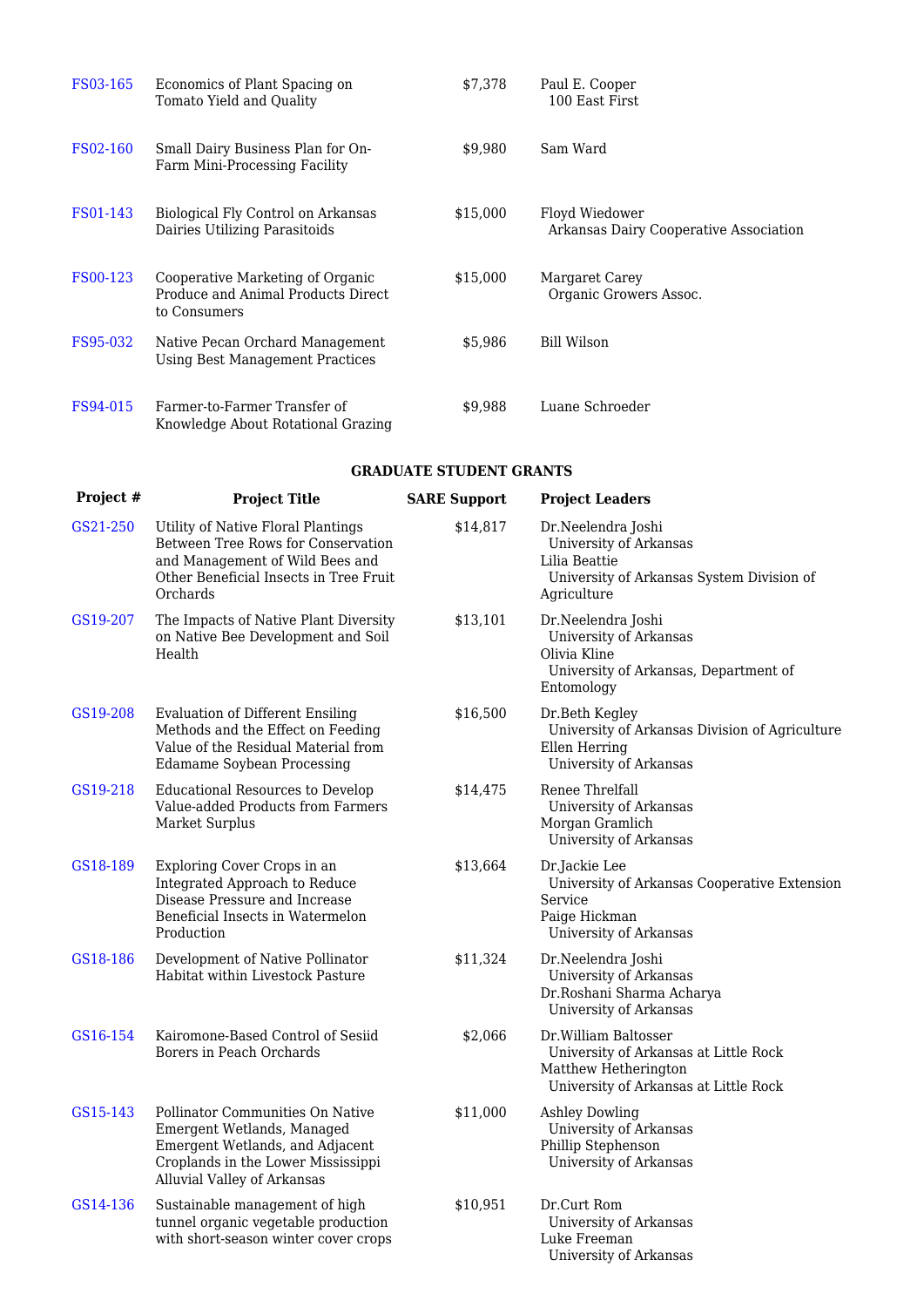| GS13-122  | Improving lamb performance with<br>sericea lespedeza and molybdenum                                                                           | \$10,007                            | Dr. Charles Rosenkrans<br>University of Arkansa<br>Dr.Mohan Acharya<br>Lincoln University                                                             |
|-----------|-----------------------------------------------------------------------------------------------------------------------------------------------|-------------------------------------|-------------------------------------------------------------------------------------------------------------------------------------------------------|
| GS13-123  | Ground cover and organic nutrient<br>management practices altering the<br>denitrifier community in an organic<br>apple orchard soil           | \$11,000                            | Dr.Mary Savin<br>University of Arkansas<br>Jade Ford<br>University of Arkansas                                                                        |
| GS11-106  | Evaluation of the Utility of Adding<br>Artificial Bumble Bee Nesting Sites<br>to Increase Pollination Services in a<br>Small Farm Environment | \$9,000                             | Allen Szalanski<br>University of Arkansas<br>Amber Tripodi<br>University of Arkansas                                                                  |
| GS09-084  | Microbial changes associated with<br>use of brassica cover crops in a<br>strawberry production system                                         | \$9,971                             | Craig S. Rothrock<br>University of Arkansas, Plant Pathology<br>Dr.Terry Kirkpatrick<br>University of Arkansas<br>Mandy Cox<br>University of Arkansas |
| GS07-061  | Importance of Brassica soil<br>amendments for managing soilborne<br>disease in ornamentals and<br>vegetables                                  | \$9,944                             | Craig S. Rothrock<br>University of Arkansas, Plant Pathology<br>Kimberly Cochran<br>University of Arkansas                                            |
| GS05-048  | The Effects of Different Organic<br>Apple Production Systems on<br>Seasonal Variation of Soil Properties<br>and Foliar Nutrient Concentration | \$10,000                            | Dr.Curt Rom<br>University of Arkansas                                                                                                                 |
| GS04-033  | Impact of Potential Organic<br>Pesticides and Potential Fruit Crop<br>Load Regulators on Photosynthesis<br>and Growth of Apple                | \$10,000                            | Dr.Curt Rom<br>University of Arkansas<br>Jason D. McAfee<br>University of Arkansas                                                                    |
| GS03-026  | Compatibility of Plant Defense<br>Elicitors with Aphid- and Nematode-<br>Resistant Tomato Varieties in<br><b>Integrated Pest Management</b>   | \$10,034                            | William Cooper<br>University of Arkansas Department of<br>Entomology                                                                                  |
| GS03-029  | Performance and Quality of Pasture-<br>raised Poultry: Label Rouge - Type                                                                     | \$9,940                             | Dr.Anne Fanatico<br>Appalachian State University                                                                                                      |
| GS03-030  | Evaluation of Microbial Ecology in<br>Pasture Ecosystems with Long-term<br><b>Poultry Litter Additions</b>                                    | \$9,990                             | Dr.Mary Savin<br>University of Arkansas<br>Peter J. Tomlinson<br>University of Arkansas - Fayetteville                                                |
| GS01-010  | Enhancing the Sustainability of Tall<br>Fescue Forage Systems for Beef<br>Cattle Production with Non-Toxic<br><b>Endophyte Technology</b>     | \$10,000                            | Jane Parish<br>Univ. of Arkansas Cooperative Extension<br>Service                                                                                     |
|           |                                                                                                                                               | ON FARM RESEARCH/PARTNERSHIP GRANTS |                                                                                                                                                       |
| Project # | <b>Project Title</b>                                                                                                                          | <b>SARE Support</b>                 | <b>Project Leaders</b>                                                                                                                                |
| OS19-124  | The Impact of Estimated Breeding<br>Values on Parasite Resistance and<br>Reduced Parasitism in Sheep                                          | \$15,000                            | Dr.Joan Burke<br>USDA, Agricultural Research Service                                                                                                  |
| OS18-116  | Cover Crop Effect on Nematode<br>Activity in the Soil                                                                                         | \$15,000                            | <b>Matthew Davis</b><br>University of Arkansas Jackson County<br><b>Extension Service</b>                                                             |
| OS13-073  | Investigation of Potential Biological<br>Control Agents for Internal Parasite<br>Control in Goats                                             | \$14,930                            | Dr.Yong Park<br>University of Arkansas Pine Bluff                                                                                                     |
| OS13-077  | Establishment of native pollinator<br>habitat in organic and conventional<br>small ruminant pastures                                          | \$15,000                            | Dr.Joan Burke<br>USDA, Agricultural Research Service                                                                                                  |